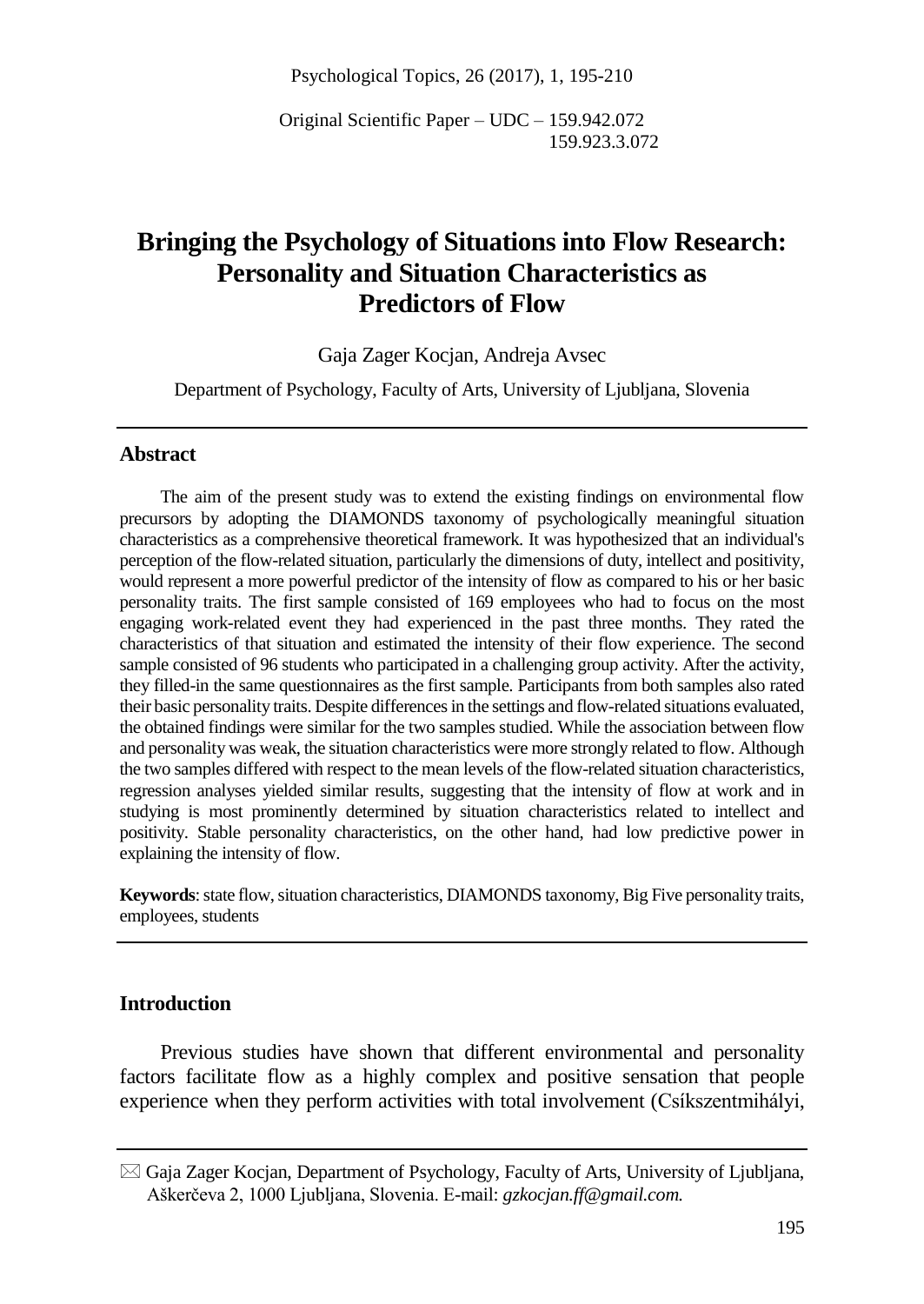1975/2000). Challenge-skill balance, autonomy, clear rules, and feedback on the progress being made are conducive to flow experience. These characteristics are often attributed to the flow-related situation or activity although it is clear that they are highly dependent on individual's subjective perception and interpretation of the situation. In the investigation of the psychological aspects and individual's perception of flow-related situations, taxonomical approach to situations offered by personality psychology should be of interest (Rauthmann et al., 2014). With this approach, psychological characteristics of different situations can be compared, thus allowing for an identification of a profile of the subjectively experienced situation characteristics that is most frequently associated with flow.

The flow model (Csíkszentmihályi, 1975/2000, 1990) emphasizes an interaction of a person with her environment. Individual's phenomenological experience of flow is a product of the interaction between his or her temporal and relatively stable personality characteristics and environment at a specific moment. Although this interactional approach is of central importance in flow theory, it is rather difficult to incorporate it in empirical studies (Schmidt, Shernoff, & Csíkszentmihályi, 2014). Earliest studies used open-ended interviews in which participants described their subjective experiences and various situation characteristics related to flow (Csíkszentmihályi, 1975/2000). Later studies used questionnaires to measure individual differences in the experiential profile and frequency of flow-related experiences. Most frequently, a real-time sampling procedure called Experience Sampling Method (ESM; Hektner, Schmidt, & Csíkszentmihályi, 2007) was implemented which successfully addressesthe problem of recall and potential estimation errors. Partly, ESEM also addresses the characteristics of the situation as it enables researchers to get insight into the type of activity an individual is performing, location, possible companions, etc. In addition, in ESM participants are asked about their subjective perception of challenges and skills in the ongoing situation, which allows researchers to group participants based on their experiential profile (Massimini, Csikszentmihalyi, & Carli, 1987). Nevertheless, situation characteristics and their perception as precursors of flow were seldom investigated comprehensively and as a central research problem in previous studies.

As regards relatively stable personality characteristics related to flow, autotelic personality is a construct of interest. Autotelic individuals have higher tendency to engage in activities for their own sake. They are better able to recognize challenges adequate to their skills and possess "meta-skills" such as curiosity, persistence, and low self-centeredness (Csíkszentmihályi, 1990; Nakamura & Csíkszentmihályi, 2009). As such, autotelic individuals possess a constellation of psychological characteristics that make them more prone to experience flow. It seems plausible that the propensity towards flow should represent an important trait-like predictor of flow in specific situations.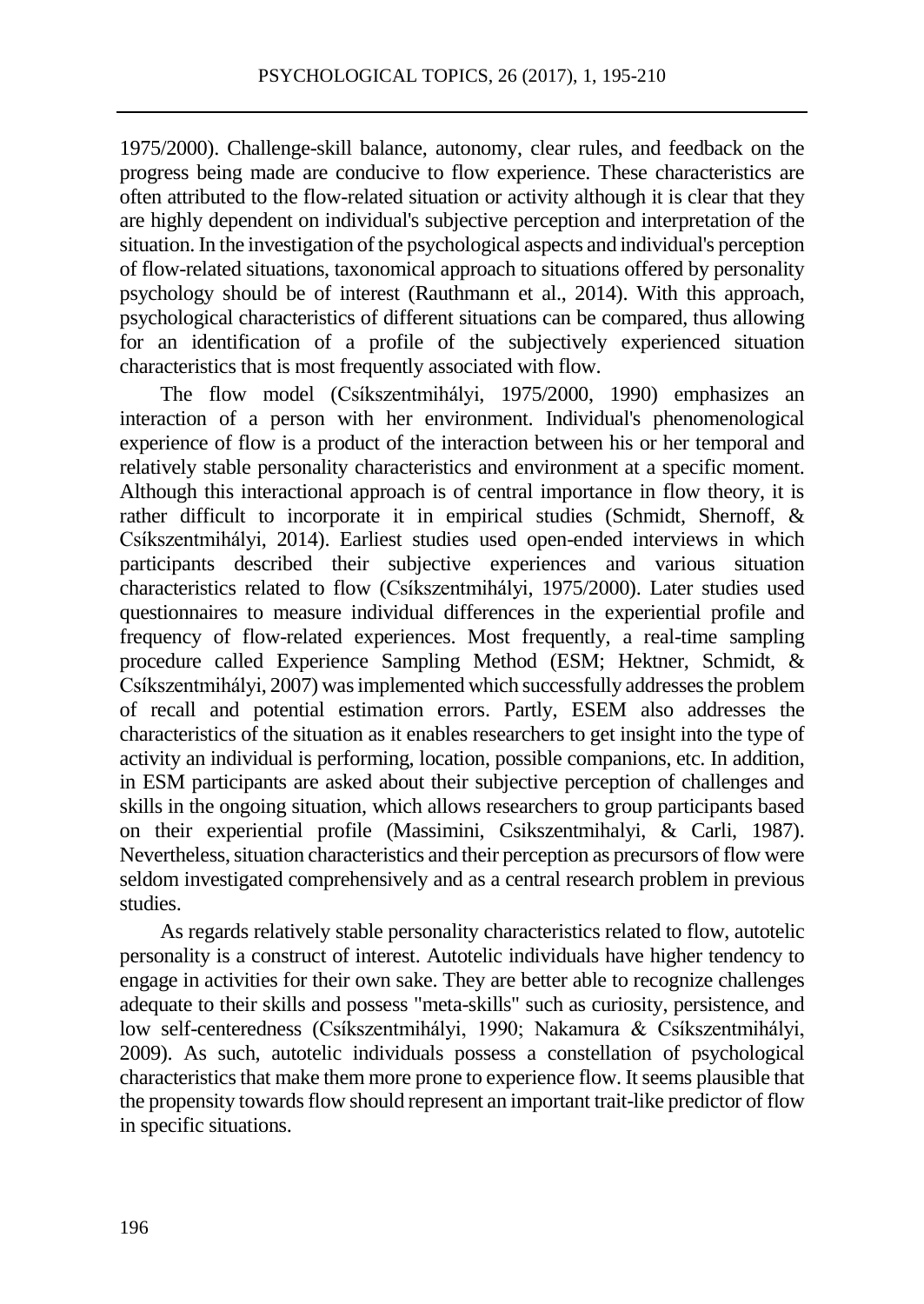Besides autotelic personality, in recent years researchers have also shown interest in uncovering the role that specific personality traits may have in promoting flow. In most of these studies, the Big Five personality traits taxonomy, that comprehensively embraces relatively stable personality characteristics, was adopted as a theoretical framework. Findings on the relationship between personality traits and flow differ with respect to the operationalization of flow adopted. Studies focusing on flow intensity have most consistently found a negative association with neuroticism and a positive association with conscientiousness and sometimes extraversion (Johnson, Keiser, Skarin, & Ross, 2014; Mesurado & Richaud de Minzi, 2014; Ross & Keiser, 2014; Ullén et al., 2012). Conversely, in a study that investigated a relationship between personality traits and the occurrence of flow, the only personality trait predictive of flow onset was openness to experience (Bassi, Steca, Monzani, Greco, & Delle Fave, 2014). Authors suggested that openness to new challenges as a receptive quality (Csíkszentmihályi, Rathunde, & Whalen, 1993) might play a crucial role in identifying opportunities for flow. On the other hand, low neuroticism and high conscientiousness represent active qualities that are more important in sustaining the duration and intensity of flow.

Besides individual's personality, characteristics of the environment represent an important predictor of flow. In fact, previous studies that examined precursors of flow were more commonly oriented to situations, not to personality traits. For example, when an individual is watching a television he or she will most likely experience something near boredom. Situations are structured in such a way that proximal goals and feedback are more or less salient and challenge is more easily or more difficulty manipulated to match an individual's skills. However, flow refers to a subjective phenomenology, suggesting that individual's perception of the situation, and not the situation per se, is relevant precursor or flow experience. Although on average individuals may be bored while watching TV or doing household chores, some individuals may feel challenged and experience flow in seemingly very boring situations (Csikszentmihalyi, 1990).

Thus, reporting about the type of situation (e.g., watching TV, playing tennis, studying) provides researcher with a limited information about the situation. On the other hand, individual's perception of a specific situation can offer a more nuanced understanding of the influence that the situation may have on the individual's subjective experience at a specific moment. For example, a perception of challenge in a specific situation, balanced with a perception of skills adequate to meet the challenge, has been shown as a prominent predictor of flow (e.g., Eisenberger,Jones, Stinglhamber, Shanock, & Randall, 2005; Engeser & Rheinberg, 2008; Schiefele & Raabe, 2011). Recently, personality psychologists have introduced a taxonomy of dimensions of situation characteristics (see ten Berge & de Raad, 1999 and Yang, Read, & Miller, 2009 for a review) which can provide an additional unencumbered perspective on the situation characteristics related to flow, as it encompasses several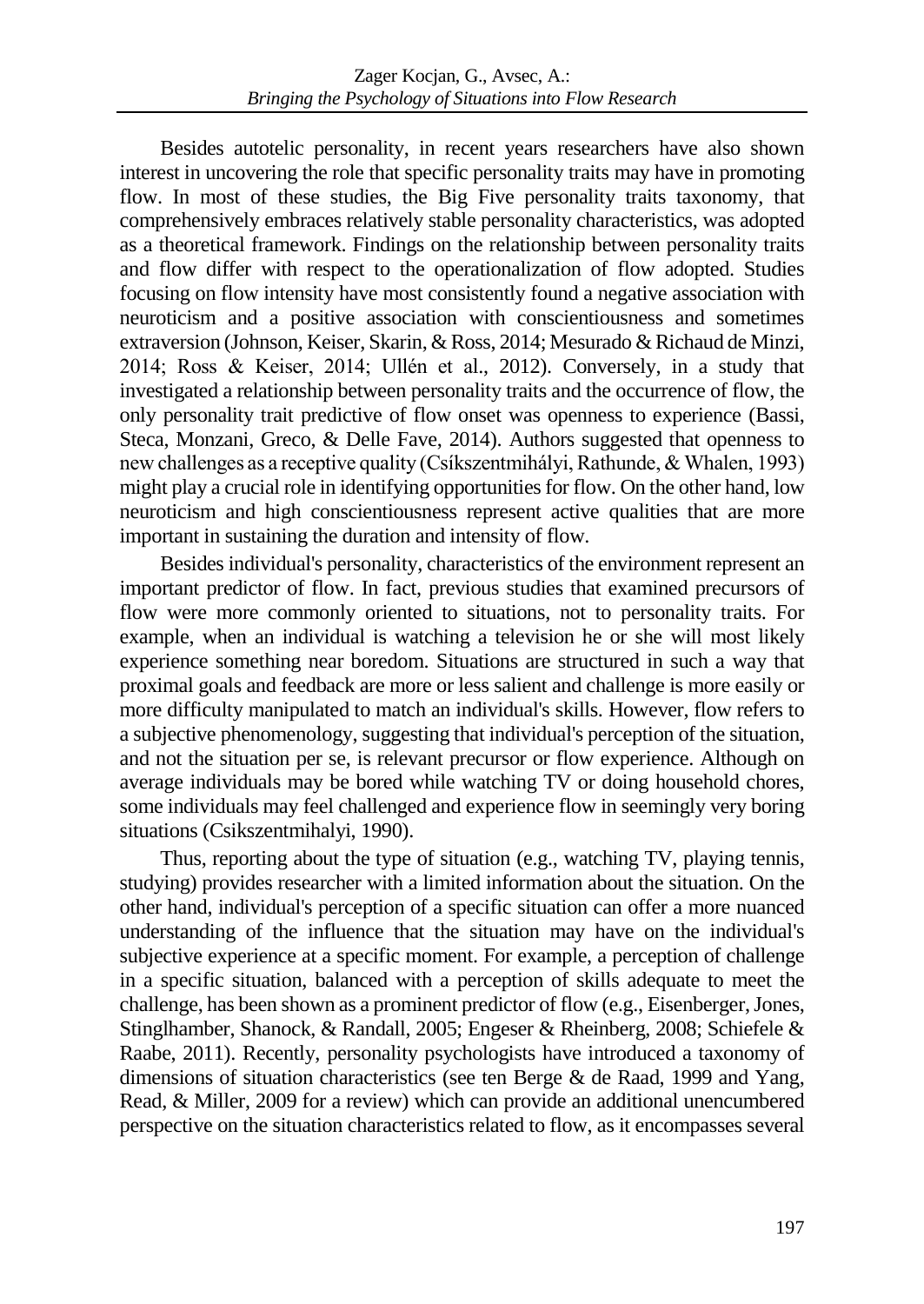psychologically meaningful characteristics of situations and not only those pertinent to flow according to previous research.

Stemming from Funder's long-term examination of the psychology of situations (e.g., Funder, 2007, 2009), Rauthmann et al. (2014) proposed taxonomy of psychologically meaningful dimensions of situation characteristics. Based on the Situational Q-Sort (RSQ; Sherman, Nave, & Funder, 2010; Wagerman & Funder, 2009), a measure that comprehensively samples situation characteristics, they developed the "Situational Eight DIAMONDS": Duty, Intellect, Adversity, Mating, pOsitivity, Negativity, Deception, and Sociality. DIAMONDS can be used to characterize enduring life spaces or momentary situations, to compare various situations to one another, to classify situations according to how they are perceived, and to study individual differences in situation perception (Rauthmann et al., 2014) – the possibilities that could also benefit the research on flow. Previous research has already established that challenge-skill balance represents one of the main situational conditions leading to the experience of flow. However, these findings can be complemented through the broader and more comprehensive perspective of situation characteristics taxonomy.

In the present study, flow as a situation-specific state was examined among employees and students. Among the situational eight DIAMONDS, duty, intellect, and positivity seem to correspond most closely to the experience of flow at work and study. Duty refers to the extent that individuals perceive a situation to contain work, fulfilling duties, solving problems, and making decisions. It is closely related to the personality dimension of conscientiousness. Intellect refers to the perception of intellectual engagement, cognitive demands, deep reflection, and display of intellectual abilities in the situation. Among personality dimensions, openness to experience is particularly related to intellect. Finally, positivity describes the extent to which people perceive a situation as pleasant, enjoyable, simple, and clear. It is mostly related to positive valence and extraversion (Rauthmann et al., 2014). These situation characteristics may be seen as conducive to flow experience at work and study, as they channel one's attention to the challenges related to task demands (duty), foster one's intellectual engagement (intellect), and create a sense of clarity and enjoyment (positivity). Nevertheless, flow in other activities, such as sports or leisure, could be related to a different profile of the situation characteristics.

Our goal in the present study was to examine comprehensively the antecedents of flow as a state in work (Sample 1) and academic settings (Sample 2), concurrently focusing on personality and situation characteristics typologies. More specifically, we investigated the extent to which flow as a state could be predicted by enduring personality dispositions and situation's perception of participants. According to previous theorizing, it was hypothesized that psychological characteristics of situation would have a more powerful role in explaining the variance in flow as a state as compared to the Big Five personality traits. In previous studies, where a significant association has been established between flow and basic personality traits,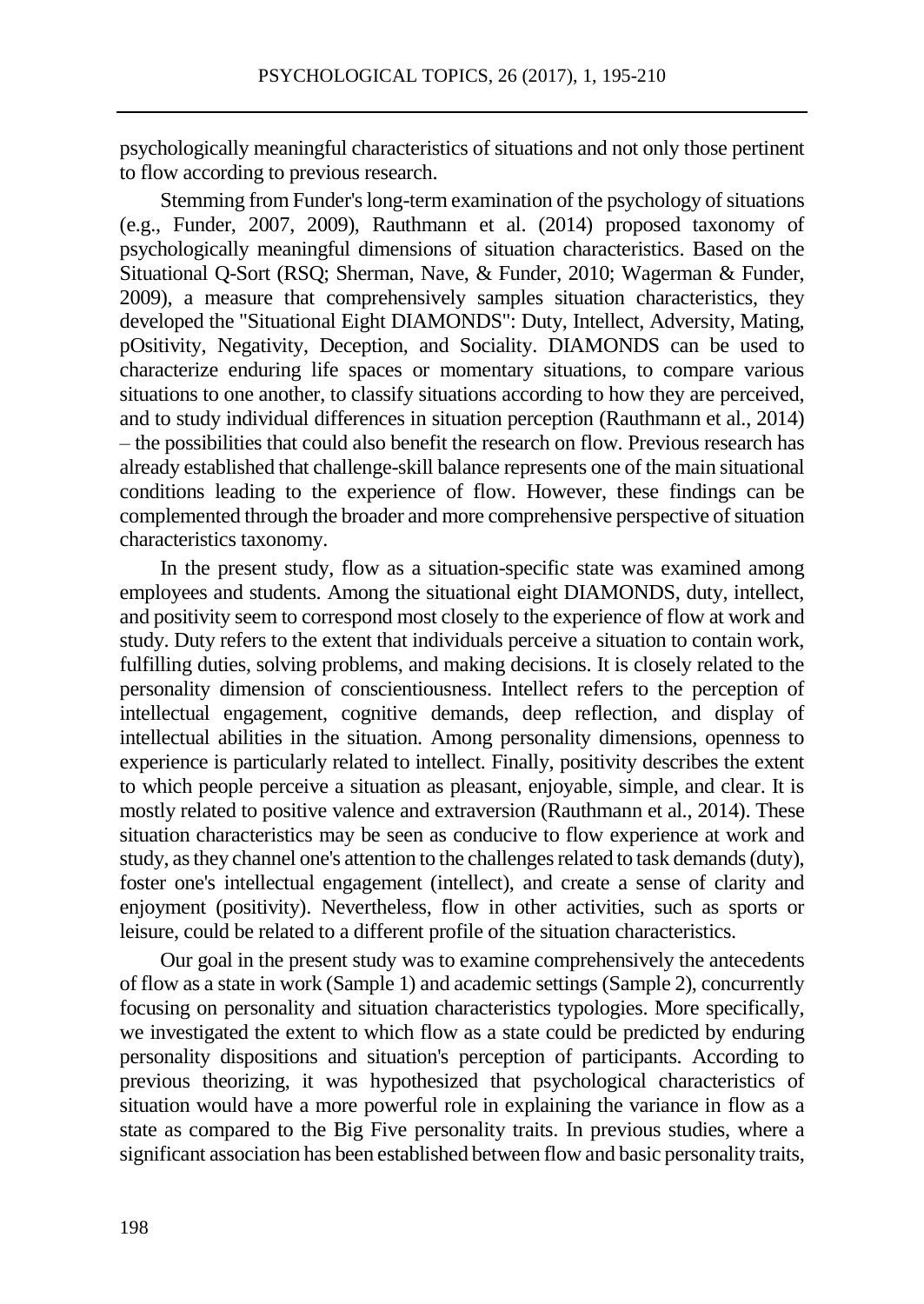flow has usually been operationalized at a dispositional level, thus representing a relatively stable individual's characteristic. Conversely, in the present study, flow was measured as a temporary state that can vary in its intensity. Hence, the perception of the situation should represent the most conspicuous predictor of flow as a state. Due to the differences in the two settings studied (work vs. study) as well as in the flow-related situation evaluated, it was expected that the two samples would differ with respect to their ratings of the situation characteristics proposed within the DIAMONDS taxonomy. However, in both samples, duty, intellect, and positivity were expected to emerge as significant predictors of flow.

# **Method**

# *Participants*

The study included two convenience samples of participants. The first sample consisted of 169 employeesfrom different organizations, companies, and institutions from Slovenia (65.1% female) with the mean age of 39.1 years (*SD*=9.8 years). Employees were invited to participate via an e-mail with a link to an electronic questionnaire. The second sample consisted of 96 psychology students (81.3% female) with the mean age of 19.3 years (*SD*=1.0 year). They filled-out paper-andpencil version of the questionnaires during regular tutorials at the university.

# *Measures*

Participants from both samples filled out Slovene versions of the questionnaires on the Big Five personality traits, situation characteristics, and flow as a state.

The Big Five personality traits were assessed using two versions of the *Big Five Inventory* – BFI. While the second sample (students) completed the full version of the BFI, the first sample (employees) completed the short version. The BFI (John, Donahue, & Kentle, 1991) is intended to measure the Big Five personality traits: extraversion, agreeableness, conscientiousness, neuroticism, and openness. The full version of the scale consists of 44 items that are rated on a Likert scale ranging from 1 (*strongly disagree*) to 5 (*strongly disagree*). The BFI has good measurement characteristics with adequate factorial validity and Alpha coefficients ranging between .79 and .88 (John & Srivastava, 1999). The Slovene version of the scale also proved to have adequate factor structure and internal consistency with Alphas between .77 and .85 (Avsec & Sočan, 2007). The short version of the BFI, the BFI-K (Rammstedt  $&$  John, 2005) is composed of 21 items that are also assessed on a 5point Likert scale. The BFI-K was originally validated on two student samples (Rammstedt & John, 2005). Results showed satisfactory factorial and construct validity. Alpha reliability coefficients for the two samples ranged between .64/.59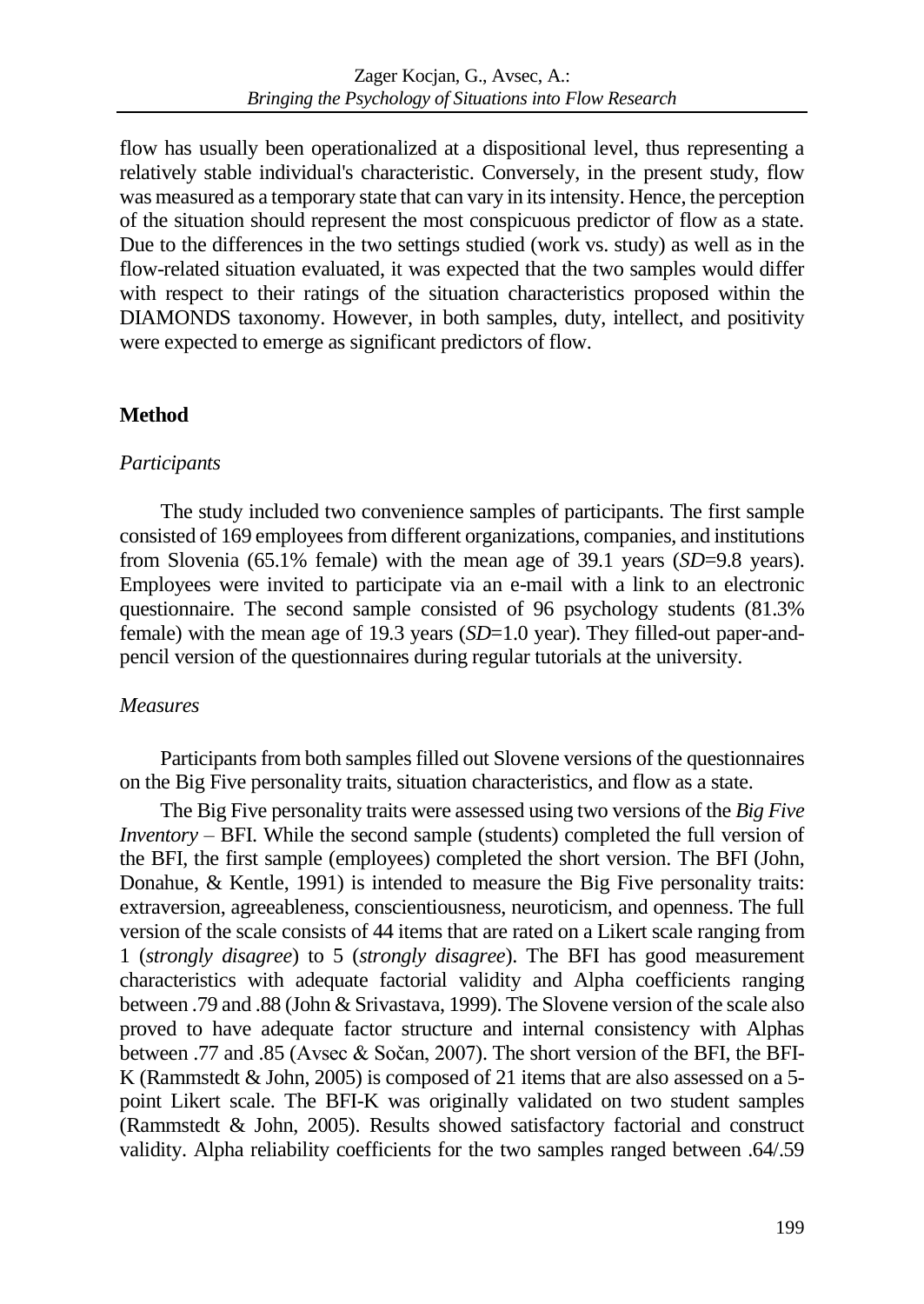and .86/.81. On a Slovene sample, Alpha coefficients of the BFI-K ranged between .58 and .69. Results of the exploratory structural equation modelling (ESEM) indicated an acceptable fit of the five-factor model (Zager Kocjan, 2016). In the present study, Alpha coefficients for the BFI-K ranged between .53 and .68. For the BFI, Alpha coefficients could not be computed, since only the total scores on the five subscales were collected from the second sample.

*The Riverside Situational Q-Sort 8* – RSQ-8 (Rauthmann et al., 2014) measures eight psychologically meaningful situation dimensions according to the Situational Eight DIAMONDS taxonomy: duty, intellect, adversity, mating, positivity, negativity, deception, and sociality. The scale is composed of 32 items that are assessed using a 4-point Likert scale (1 – *strongly disagree*; 4 – *strongly agree*). Authors report clear factor structure of the scale and good internal consistency with Alpha coefficients ranging between .57 and .74 (Rauthmann et al., 2014). The measurement characteristics of the Slovene version of the scale have not been reported yet. After two problematic items were omitted due to very low item-total correlation (items 12 and 28; item 10 was also omitted in the second sample), Alpha coefficients obtained in the present study ranged between .61/.43 and .83/.77 for the first and the second sample, respectively.

*The State Flow Scale –* SFS has been developed following an example of the Core flow state scale (Martin & Jackson, 2008) that measures the phenomenology of the flow experience. The SFS is composed of 10 items that are rated on a 5-point Likert scale (1 – *never/strongly disagree*, 5 – *always/strongly agree*). The items describe the feeling of flow during a target activity using the most common colloquial expressions and phrases used in Slovene language. Participants are instructed to recall and briefly describe a specific activity and then rate their experience during that activity. Zager Kocjan (2016) reports an acceptable fit of a one-dimensional model to the data and an Alpha coefficient of .92. Alpha coefficients obtained on the first and the second sample of the present study were .91 and .92, respectively.

To ensure the comparability between the mean scores from different scales, the scale scores were computed as an average of the all corresponding items.

#### *Procedure*

Participants from both samples completed the three questionnaires in the same sequence. First, they completed the BFI, following by the SFS and the RSQ-8. Before completing the SFS and the RSQ-8, employees were instructed to focus on the most engaging work-related activity they had experienced in the past three months and then fill-in the two questionnaires with that event in mind. Students, on the other hand, filled-in the questionnaires after participating in an hour and a half long group activity with the task of preparing a presentation for their classmates. Each group consisted of seven or eight students. When completing the SFS and the RSQ-8, they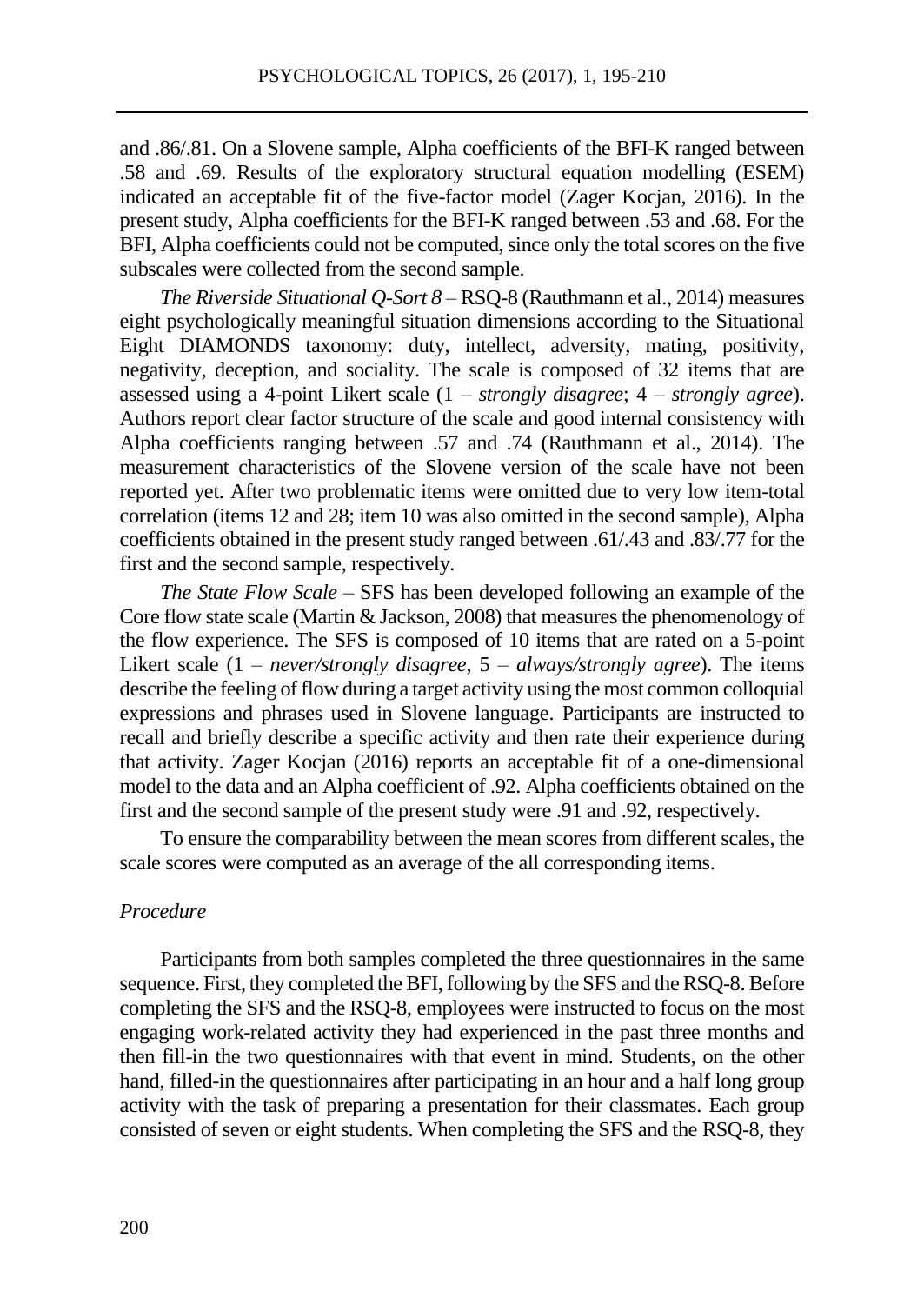were instructed to respond with reference to the group activity they had participated in.

### **Results**

An overview of the descriptive statistics is presented in Table 1. Means were calculated from each participant's mean of item scores. A closer examination of the scale means reveals no severe ceiling or bottom effects. Of particular interest is the comparison between the RSQ-8 subscale means. In both settings (work and study), intellect, duty, positivity, and sociality were the situation characteristics with the highest mean ratings. Conversely, the lowest were the mean values on mating and adversity. The variability of the situation characteristics ratings was slightly lower in the student sample.

Using an independent-samples *t*-test, the two samples were compared in the mean levels of state flow and situation characteristics. Employees reported significantly higher intensity of flow as compared to students. As regards the situation characteristics, employees reported higher negativity, adversity, and intellect. On the other hand, students experienced higher sociality and positivity.

|                   | Work |      | Study |      |                       | r with SFS |          |
|-------------------|------|------|-------|------|-----------------------|------------|----------|
|                   | M    | SD   | M     | SD   | $t$ -test             | Work       | Study    |
| <b>SFS</b>        |      |      |       |      |                       |            |          |
| State flow        | 3.76 | 0.81 | 3.09  | 0.79 | $-6.63$ <sup>**</sup> |            |          |
| BFI               |      |      |       |      |                       |            |          |
| Extraversion      | 3.53 | 0.66 | 3.40  | 0.78 |                       | .12        | .13      |
| Agreeableness     | 3.82 | 0.61 | 3.75  | 0.50 |                       | .03        | $.24*$   |
| Conscientiousness | 4.14 | 0.53 | 3.57  | 0.60 |                       | .06        | .17      |
| Neuroticism       | 2.52 | 0.68 | 3.07  | 0.70 |                       | .07        | $-.16$   |
| <b>Openness</b>   | 3.83 | 0.58 | 3.79  | 0.54 |                       | .06        | .01      |
| $RSQ-8$           |      |      |       |      |                       |            |          |
| Duty              | 3.75 | 1.05 | 3.70  | 0.59 | $-.45$                | $.26***$   | $.30**$  |
| Intellect         | 3.87 | 0.86 | 3.65  | 0.77 | $-2.11^*$             | $.36***$   | $.57***$ |
| Adversity         | 1.36 | 0.63 | 1.22  | 0.36 | $-2.22$ <sup>*</sup>  | $-.03$     | $-.26*$  |
| Mating            | 1.19 | 0.56 | 1.19  | 0.44 | .10                   | .11        | $-.20$   |
| Positivity        | 3.11 | 1.02 | 4.03  | 0.69 | $8.83***$             | $.31***$   | $.54***$ |
| Negativity        | 2.53 | 1.11 | 1.93  | 0.74 | $-5.25***$            | .06        | $-.20*$  |
| Deception         | 1.63 | 0.75 | 1.60  | 0.61 | $-.39$                | .00        | $-.03$   |
| Sociality         | 3.00 | 0.91 | 3.90  | 0.59 | $9.66***$             | $.28***$   | $.25*$   |

Table 1. *Descriptive Statistics, t-tests, and Correlations of State Flow with the Big Five and the Situational Eight*

*Note*. Since the assumption of equality of variances was violated for 6 of the 9 tests (duty, adversity, positivity, negativity, deception, and sociality), all *t*-test were reported with equal variances not assumed. \**p*<.05; \*\**p*<.01.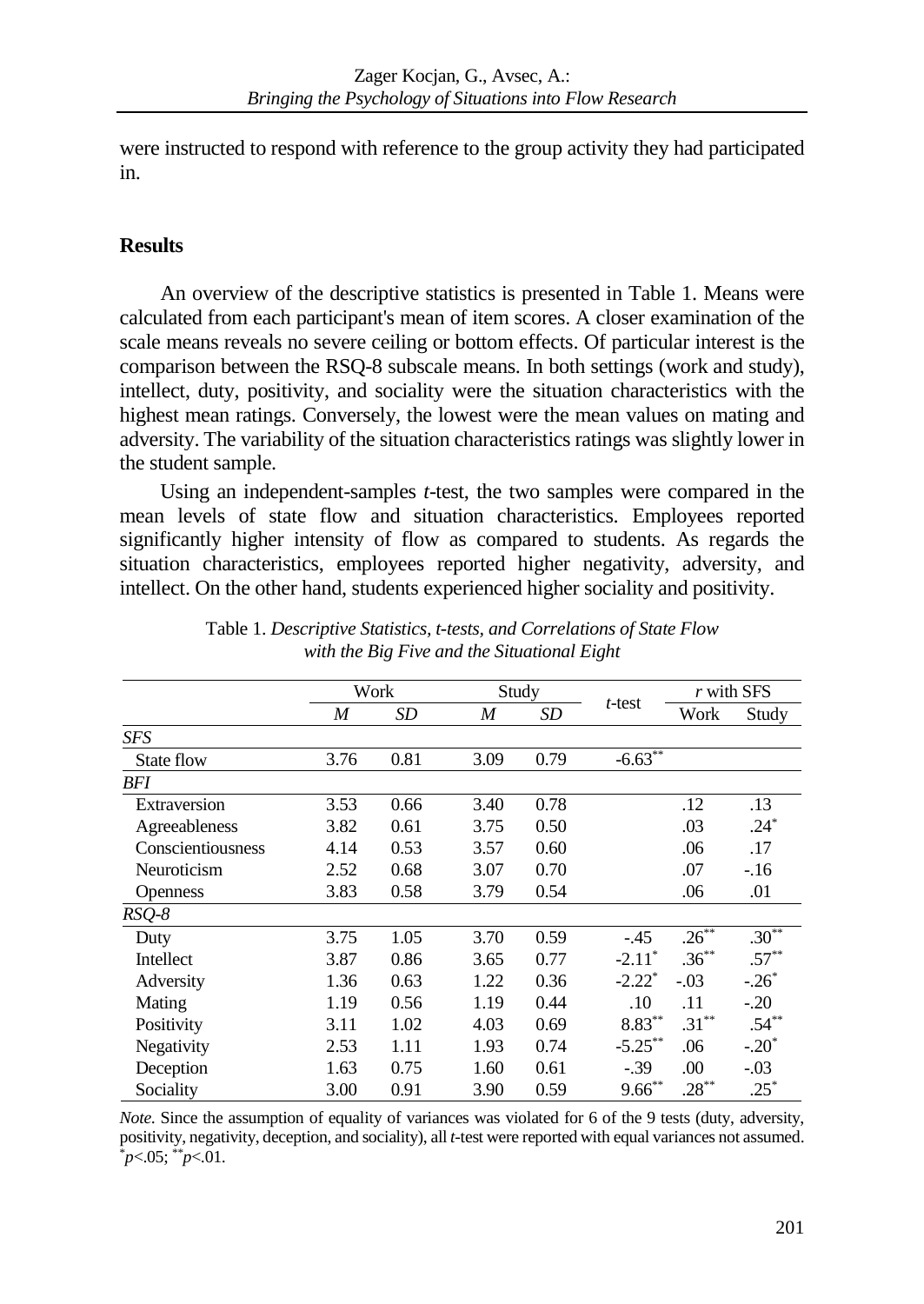Generally, correlations between state flow and the Big Five personality traits were low and non-significant (see Table 1). The only statistically significant correlation was between state flow and agreeableness in the student sample. On the other hand, most of the correlations between state flow and the situation characteristics were higher and statistically significant. In both samples, statistically significant correlations were between state flow and intellect, positivity, duty, and sociality. On the student sample, negative correlations with adversity and negativity were also significant.

|                     | Work         |                  |                    |          | Study               |                  |                 |        |
|---------------------|--------------|------------------|--------------------|----------|---------------------|------------------|-----------------|--------|
|                     | $\Delta R^2$ | $\boldsymbol{B}$ | 95% CI for<br>B    | $\beta$  | $\Delta R^2$        | $\boldsymbol{B}$ | 95% CI for<br>B | β      |
| $1st$ step          | .03          |                  |                    |          | .09                 |                  |                 |        |
| Extraversion        |              | .14              | $[-.07; .34]$      | .11      |                     | .07              | $[-.15; .29]$   | .07    |
| Agreeableness       |              | .06              | $[-.17; .30]$      | .05      |                     | .30              | $[-.04; .64]$   | .19    |
| Conscientiousness   |              | .05              | $[-.20; .30]$      | .03      |                     | .18              | $[-.09; .44]$   | .14    |
| Neuroticism         |              | .16              | $[-.05; .36]$      | .13      |                     | $-.08$           | $[-.33; .17]$   | $-.07$ |
| Openness            |              | .06              | $[-.17; .29]$      | .04      |                     | .01              | $[-.30; .32]$   | .01    |
| $2nd$ step          | $.26***$     |                  |                    |          | $.41$ <sup>**</sup> |                  |                 |        |
| Extraversion        |              | .16              | $[-.03; .35]$      | .13      |                     | .06              | $[-.12; .23]$   | .06    |
| Agreeableness       |              | .03              | $[-.18; .24]$      | .02      |                     | .03              | $[-.27; .32]$   | .02    |
| Conscientiousness   |              | .03              | $[-.21; .27]$      | .02      |                     | .16              | $[-.05; .38]$   | .12    |
| Neuroticism         |              | .08              | $[-.11; .26]$      | .07      |                     | $-.06$           | $[-.27; .14]$   | $-.06$ |
| <b>Openness</b>     |              | $-.06$           | $[-.27; .15]$ -.04 |          |                     | .01              | $[-.24; .26]$   | .01    |
| Duty                |              | .10              | $[-.05; .25]$      | .13      |                     | .11              | $[-.19:0.40]$   | .08    |
| Intellect           |              | .27              | [.10; .44]         | $.29*$   |                     | .33              | [.12; .55]      | $.33*$ |
| Adversity           |              | .10              | $[-.14; .34]$      | .08      |                     | $-.22$           | $[-.60; .16]$   | $-.10$ |
| Mating              |              | .06              | $[-.16; .27]$      | .04      |                     | $-.29$           | $[-.59:02]$     | $-.16$ |
| Positivity          |              | .27              | [.14; .41]         | $.34***$ |                     | .43              | [.17; .69]      | $.38*$ |
| Negativity          |              | .05              | $[-.09; .19]$      | .07      |                     | .01              | $[-.22, .24]$   | .01    |
| Deception           |              | $-.07$           | $[-.28; .14]$      | $-.07$   |                     | .04              | $[-.21; .28]$   | .03    |
| Sociality           |              | .05              | $[-.09; .20]$      | .06      |                     | $-.07$           | $[-.32; .18]$   | $-.05$ |
| $R^2$ (Adj. $R^2$ ) | .28(.22)     |                  |                    |          | .50(.41)            |                  |                 |        |

Table 2. *Hierarchical Regression Analyses of State Flow on the Big Five and the Situational Eight*

\**p*<.05; \*\**p*<.01.

Table 2 presents results of the hierarchical regression analyses of the state flow on the Big Five personality traits and the eight situation characteristics. Similar results were obtained for both samples despite different settings (work vs. study). In both samples, the Big Five did not contribute significantly to the variance explained in state flow. On the other hand, eight situation characteristics explained 26% and 41% of the variance in state flow in work and academic settings, respectively. Altogether, 28% (Adjusted  $R^2 = 0.22$ ;  $F = 6.92$ ;  $p < 0.00$ ) of the variance in state flow was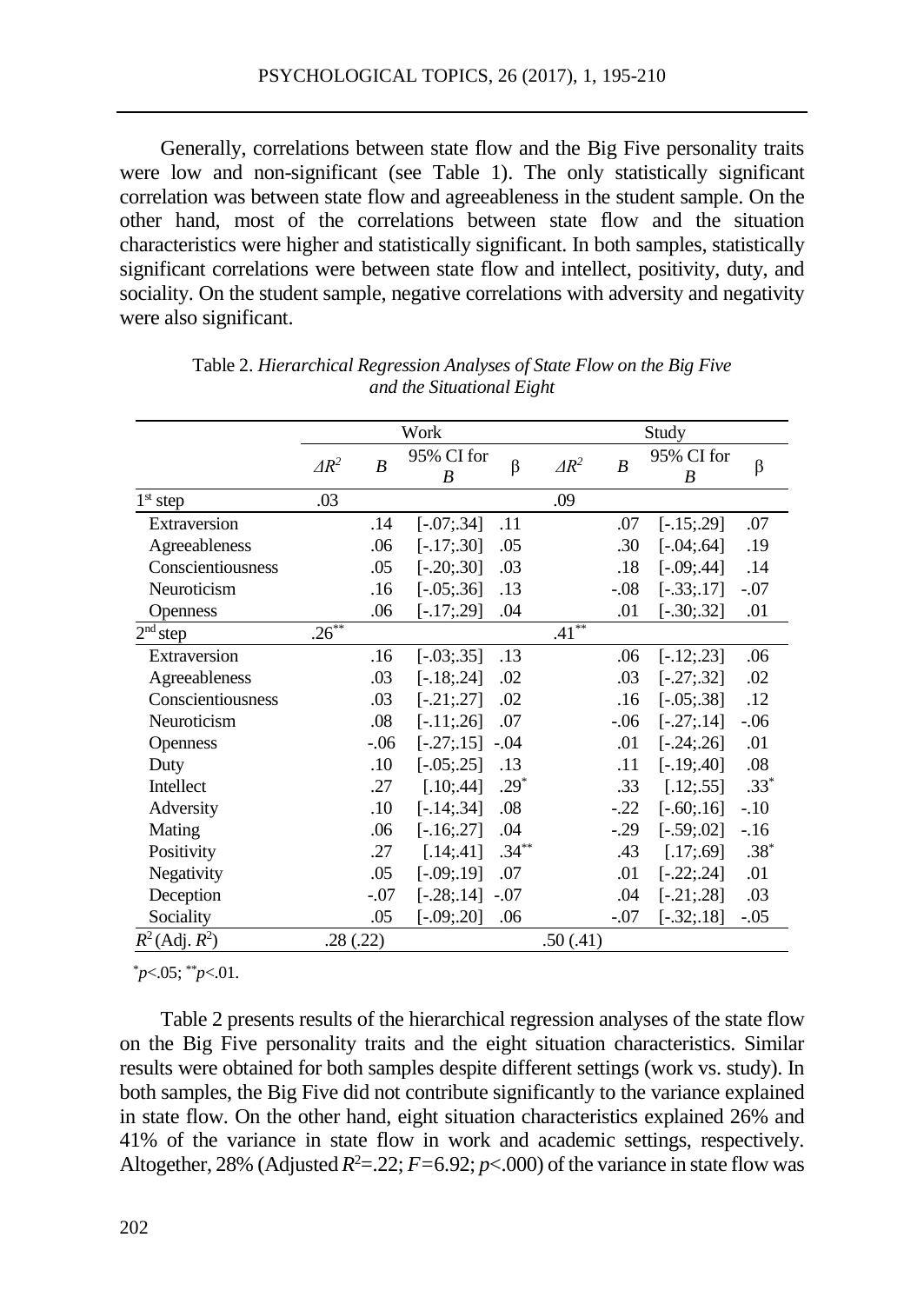explained in the employee sample and 50% (Adjusted  $R^2 = 0.41$ ;  $F = 8.23$ ;  $p < 0.00$ ) in the student sample. In both settings, statistically significant predictors were intellect and positivity. Hence, employees and students who perceived the situation evaluated as enjoyable and intellectually challenging reported higher intensity of state flow in that situation.

### **Discussion**

Flow results from an interaction between an individual and his or her environment. Previous research on flow antecedents has revealed that besides a constellation of specific personality traits, environmental characteristics may favor or hinder flow onset. The present study aimed at extending the existing findings on environmental flow precursors by adopting a comprehensive framework of the taxonomy of situation characteristics (Rauthmann et al., 2014). It was hypothesized that an individual's perception of the flow-related situation would represent a more powerful predictor of the intensity of flow as compared to his or her basic personality traits. Differences were expected between the employee and student sample with regard to the mean levels of the situation characteristics related to flow. However, in both samples, duty, intellect, and positivity were expected to emerge as significant flow predictors. Our results generally confirmed the expectations, with similar findings for work and academic settings.

In line with the expectations, the two settings differed significantly from one another in the mean levels of some of the situation characteristics. Intellect, adversity, and sociality were rated higher in the evaluation of the situation related to the flow at work as compared to the flow at study. On the other hand, positivity and sociality were situation characteristics rated higher in flow at study. A proper understanding of these findings requires a comparison between the two settings studied as well as between the flow-related situations evaluated. In the employee sample, each participant rated a unique self-selected situation that could be potentially flowrelated. This sample mostly comprised highly educated white-collar workers, teachers, and medical staff that perform professional or administrative work containing cognitive demands and requiring intellectual engagement. Employees in these positions may thus prominently retrieve flow in intellectual challenges. In the student sample, intellect was rated significantly lower than in the employee sample, although it was still among the most highly rated situation characteristics. Conversely, higher levels of sociality and positivity were observed in this sample. These differences can be attributed to the flow-related situation evaluated in this sample. All students participated in a group activity with the task/challenge to prepare a 15-minute presentation for their classmates. Therefore, social interaction and communication were primarily required to successfully meet the challenge. The positivity of the situation was encouraged with the opportunity to choose the group freely, so that friends and students who generally prefer working together could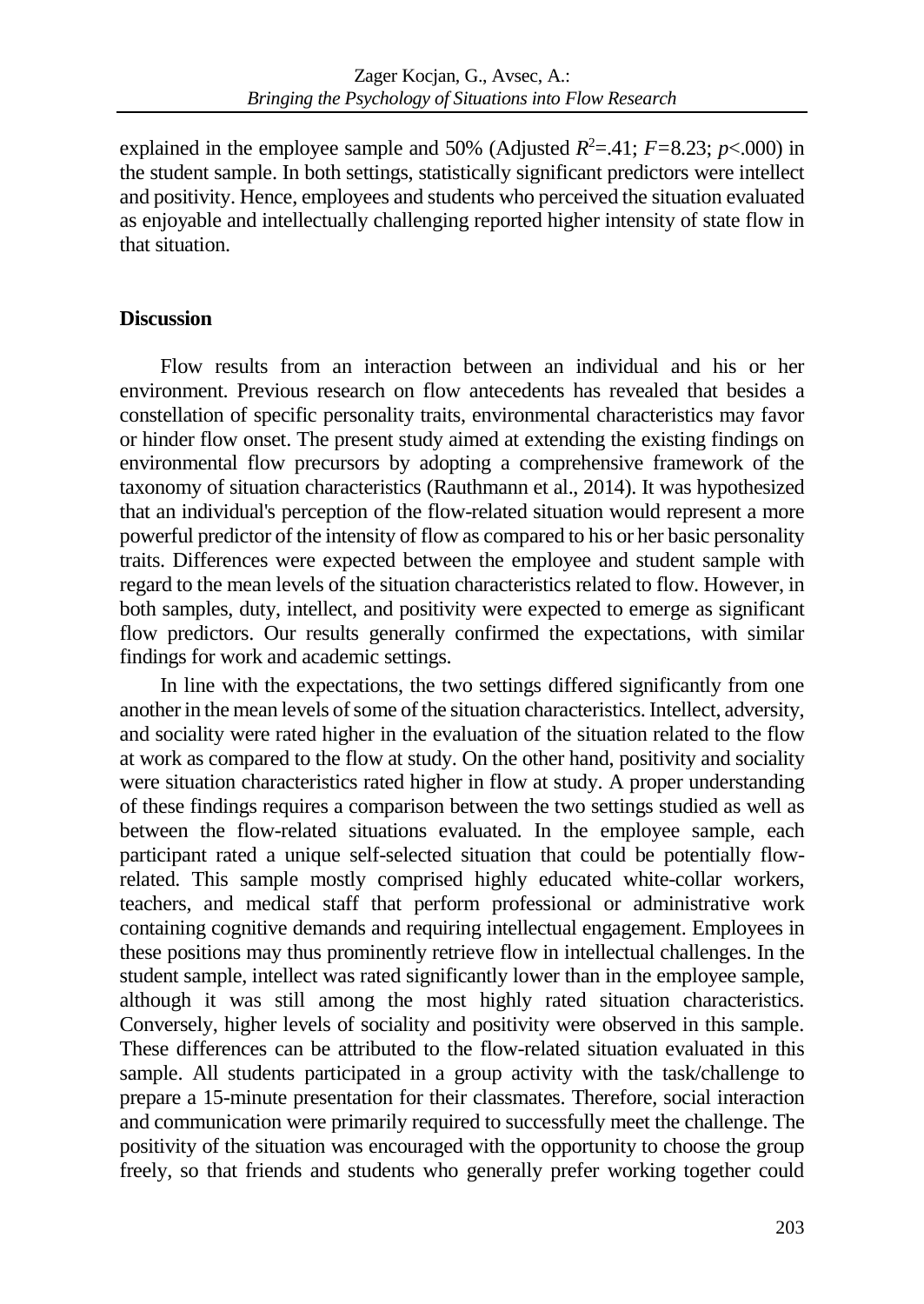select the same group. The activity was performed at the end of semester and no extrinsic rewards such as grades, that could foster adversity and competition, were assigned to students based on their performance.

Flow is indeed conceptualized as a highly positive and rewarding experience (Csíkszentmihályi, 1975/2000, 1990). However, the experiential profile of flow may vary across activities. In productive activities such as work, flow is usually associated with below average levels of positive affect and self-determination, while the perception of goals is above average (Csikszentmihalyi & Lefevre, 1989; Delle Fave & Massimini, 2005). These findings can help explain why in the employee sample negativity and adversity were rated higher as in the student sample. At their work, highly skilled employees often have to solve problems, handle threats, and manage conflicts. Although adverse and related to negative feelings such as anxiety and frustration, such demands do not necessarily interfere with flow but may instead represent a challenge to employees that has to be overcome.

The two samples were also compared in the intensity of their flow experience, with the employee sample showing significantly higher mean level on the State flow scale as compared to the student sample. This difference is not surprising given that each employee was allowed to select the situation that he or she experienced as most engaging in a particular period, whereas all students rated the same situation. Although the activity assigned to students was challenging and highly structured and had the potential to promote flow, students could differ with respect to their subjective experience of the situation. Hence, the activity might not be equally engaging for all the students. If allowed to self-select the most engaging situation in a specific period, some students might select a different type of situation or activity, such as individual studying, writing psychological reports, or listening to lectures.

Despite differences in the mean levels of flow intensity and some of the situation characteristics, the associations between the investigated variables were similar in both samples. The four situation characteristics that were rated highest in both samples also demonstrated significant correlations with state flow in the two samples. The highest were the correlations with intellect and positivity, following by duty and sociality. Intellect refers to an individual's perception that a selected situation requires deep cognitive processing (Rauthmann et al., 2014). Our results thus indicate that individuals who perceived higher intellectual demands in the evaluated situation experienced higher state flow. This is in line with previous findings on the importance of high situational challenges perceived by an individual in order to experience flow (e.g., Eisenberger et al., 2005; Engeser & Rheinberg, 2008; Schiefele & Raabe, 2011). Positivity as another statistically significant flow correlate refers to individual's perception of a situation as enjoyable and potentially rewarding (Rauthmann et al., 2014). Numerous studies have confirmed a global positivity and intrinsic reward of flow condition that stems from a balanced relationship between the perception of challenges and personal skills (e.g., Delle Fave & Massimini, 2005; Delle Fave, Massimini, & Bassi, 2011). In both samples,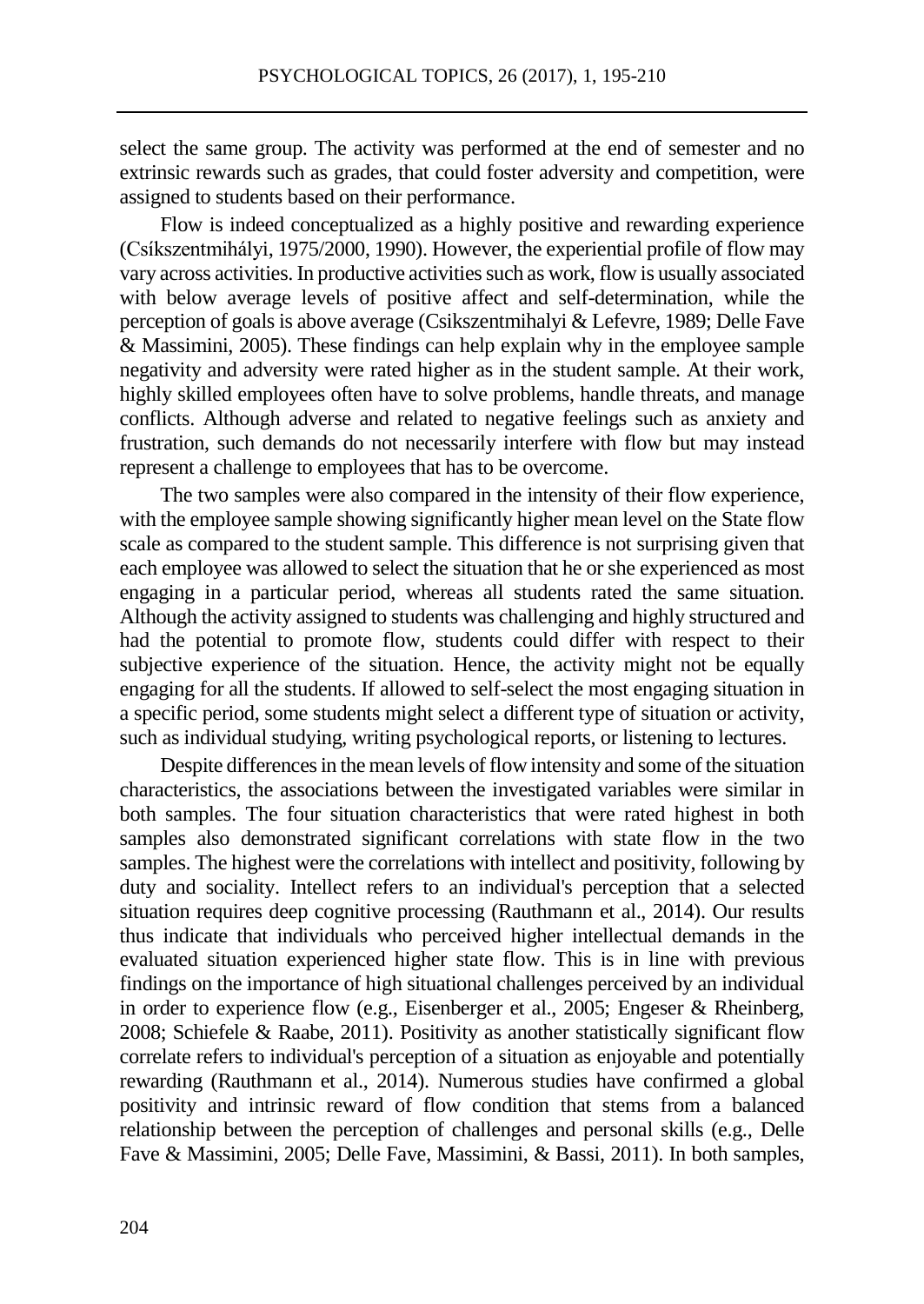a significant flow correlate was also the perception of duty. Duty refers to the extent that a situation contains work or tasks that need to be fulfilled (Rauthmann et al., 2014). These challenging objectives can steer individual's attention resources on a specific activity, thus promoting involvement and flow. Finally, sociality also demonstrated a positive association with flow, which is in line with several studies showing a significant relationship between flow and group activities (e.g., Walker, 2010). Compared to individual activities, social activities require more skills and promote cooperation and interdependency among group members (Delle Fave et al., 2011).

In the student sample, flow was also negatively associated with adversity and negativity, yet to a lower degree. The corresponding correlations in the employee sample were weak and non-significant. The negative associations observed in the student sample seem to be due not only to the positive nature characterizing flow experience, but to the generally positive experience of group activity that was assigned to the students. Nevertheless, as stated previously, flow in productive activities such as work is often characterized by below average levels of positive affect (Csikszentmihalyi & Lefevre, 1989; Delle Fave & Massimini, 2005), suggesting that flow can also occur in situations that might be frustrating and difficult. Since employees were allowed to choose the flow-related activity freely, it seems plausible that they referred to a wide range of different situations that could differ largely with respect to their emotional features and complexity.

Besides situation characteristics, individual's personality traits represent possible antecedents of flow. Previous research focusing on dispositional flow measures (e.g., Johnson et al., 2014; Ullén et al., 2012) indicated that flow could be predicted primarily by active personality qualities, such as low neuroticism and high conscientiousness that promote the intensity and duration of flow experience (Csíkszentmihályi et al., 1993). However, in the present study flow was measured as a state that may vary not only between individuals but also between situations. Therefore, it was expected that weak associations would be observed between flow as a state and individual's personality traits. Our finding indeed revealed weak and non-significant correlations between flow and the Big Five. One exception was low, yet statistically significant positive correlation with agreeableness in the student sample that can be attributed to the interpersonal nature of the flow-related activity in which students participated. Agreeableness seems to represent a personal resource that may promote quality cooperation and communication in social settings.

None of the Big Five personality traits, however, significantly predicted flow as a state. On the other hand, situation characteristics explained a significant share of the variance in flow in both samples. These findings confirm our expectations that subjectively rated situation characteristics should represent a more prominent precursor of the intensity of flow as a state as compared to the relatively stable personality traits. The latter have instead been found to predict the individual's general propensity towards flow (e.g., Johnson et al., 2014; Ullén et al., 2012), but to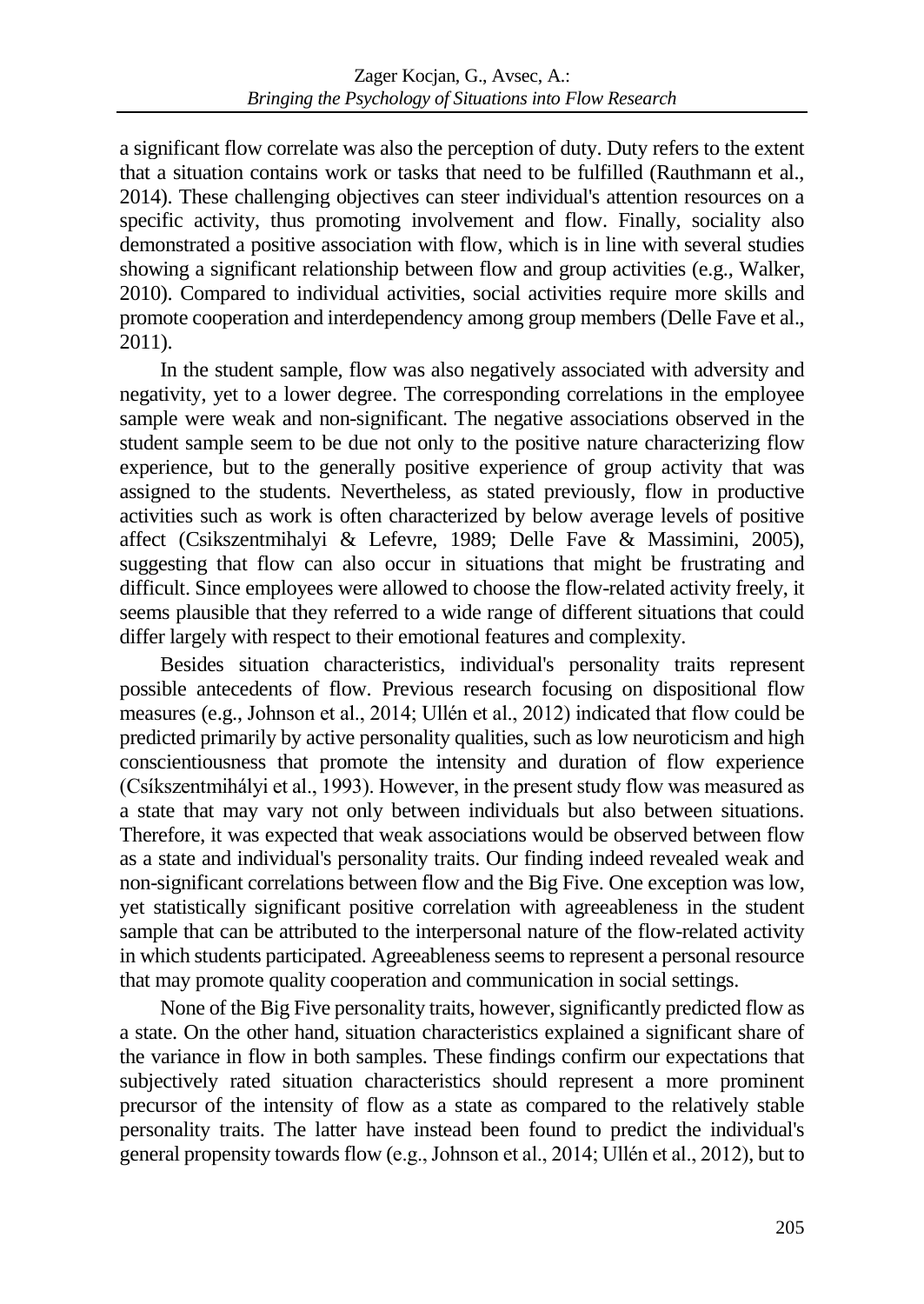a lesser extent also the onset of flow (measured as all-or-nothing phenomenon; Bassi et al., 2014). It could be expected that personality affects the intensity of flow experience indirectly through a more proximal and thus more powerful influence of the perceived situation characteristics. This is also confirmed by previous research showing a significant association between the Big Five personality traits and the psychological characteristics of situations that people encounter (Rauthmann, Sherman, Nave, & Funder, 2015).

Despite different settings and flow-related situations evaluated, in both samples, situation characteristics predicting flow were the same. As expected, intellect and positivity significantly predicted flow intensity among employees and students. Yet, contrary to expectations, duty did not contribute significantly to the variance explained. Therefore, from the perspective of the Situational Eight DIAMONDS taxonomy, the key psychologically relevant situation characteristics that contribute to the intensity of flow in work and academic settings refer to the perception of a situation as enjoyable and clear-cut (positivity) and as containing cognitive demands and intellectual challenges (intellect). Similarly as intellect, duty also covers challenging aspects of the activity, but more in terms of various, not only intellectual, extrinsic demands (Rauthmann et al., 2014). Intellect, on the other hand, represents an opportunity for intellectual engagement and reflective processing – the aspects that could per se promote self-complexity and provide intrinsic reward.

Although the results of the regression analyses performed on the two samples were similar in terms of the statistically significant predictors of flow, they differed with respect to the share of the variance in flow explained. Specifically, a larger share of the variance was explained in the student sample as compared to the employee sample. Also, the observed correlations were lower in the employee sample. Since the employees were allowed to self-select the flow-related situation, a wide range of different situations could be chosen, varying broadly in terms of the related activities and tasks. Thus, it could be speculated that more specific situation characteristics such as the features of the flow-related task (e.g., rules and structure) could represent a relevant source of the variation in flow in this group of participants.

Our study has some drawbacks worth considering. The first limitation refers to the RSQ-8, the instrument measuring the psychological characteristics of the situation. The Slovene translation of some of the items from this instrument proved to be inadequate. These items were omitted from the calculation of the subscale scores, which could reduce the content validity of these subscales. In addition, the representativeness of our findings is restricted by the constraints of the two samples used. The employee sample mostly consisted of highly educated individuals primarily occupying professions such as medical doctors, teachers, and engineers. The generalizability of the findings is also limited to work and academic settings. It seems plausible to expect that flow in other settings and activities, such as sports or leisure, could be related to a different profile of the situation characteristics, with intellect possibly having less conspicuous role.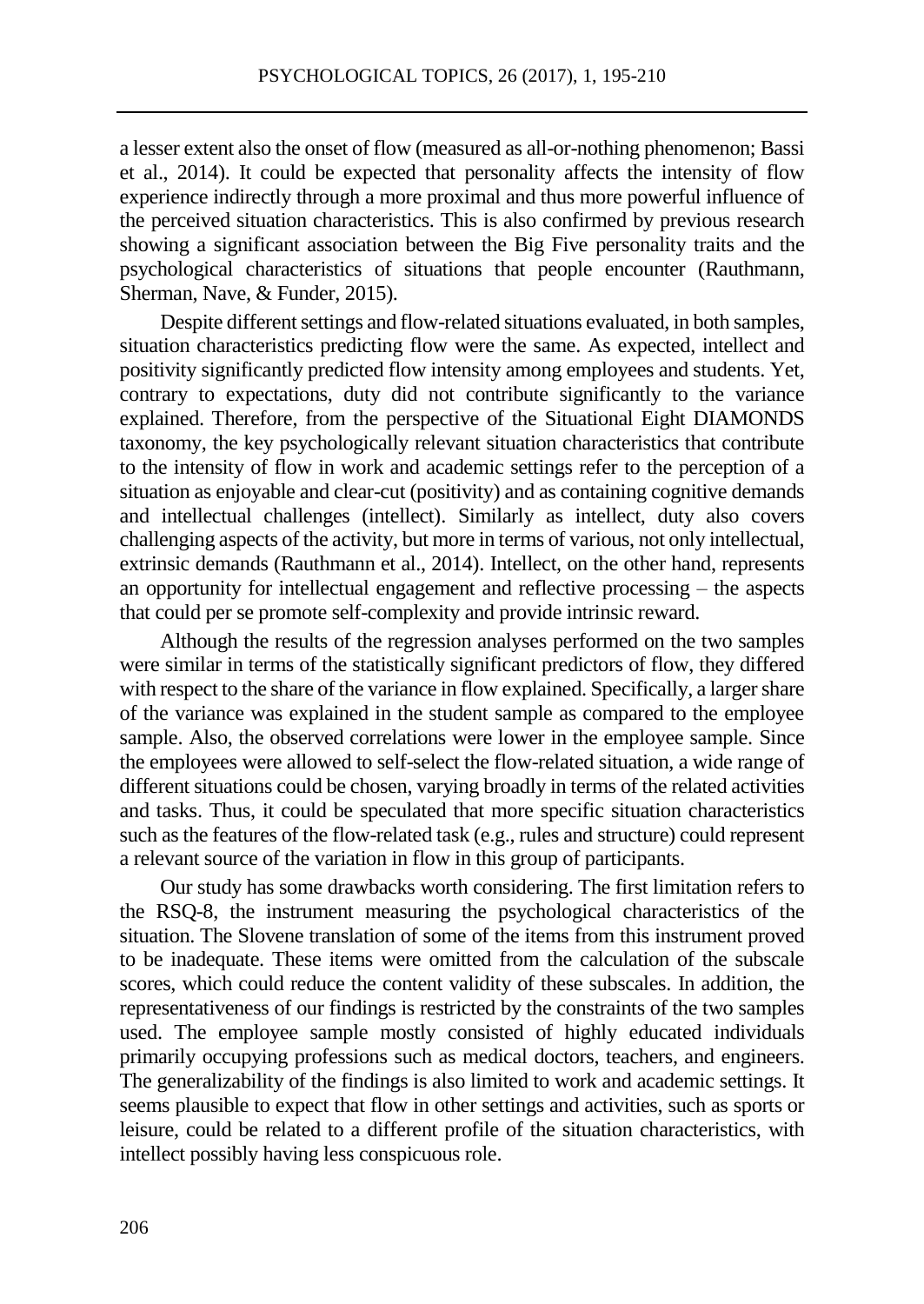Comparing the situation characteristics that accompany flow in different activities and life domains could represent an interesting avenue for future research. Moreover, adopting a different approach to measuring flow may offer different perspective on the relationship between flow and situation characteristics. One such approach often used in research examines flow as an all-or-nothing phenomenon – an experience that a person either has or does not have (*Flow Questionnaire*; Delle Fave & Massimini, 1991). Finally, although we argued for a model in which situation characteristics predicted flow, the reversed association, in which the experience of flow would shape the evaluation of the situation, also seems possible. Therefore, future studies would benefit from a more process-oriented examination of the relationship between flow and the subjective perception of the situation.

Despite the limitations of the study, the obtained findings were generally in line with the expectations and highly consistent between two very different samples and approaches to examining flow. Taken together, they indicate that the intensity of flow experience in work and academic settings is most prominently related to the situation characteristics of intellect and positivity. Stable personality characteristics, on the other hand, have low predictive power in explaining flow as a state. Our findings further suggest that the situational eight DIAMONDS taxonomy could be meaningfully applied to the research on flow and could contribute to uncovering the profile of the subjectively experienced situation characteristics most frequently associated with flow in different life domains. A particular advantage of adopting the DIAMONDS taxonomy in flow research concerns its comprehensive perspective on various situation characteristics unencumbered with previous theorizing on potential precursors of flow. As such, it provides a novel and promising outlook on the investigation of flow antecedents.

### **References**

- Avsec, A., & Sočan, G. (2007). Vprašalnik petih velikih faktorjev BFI [Big five inventory BFI]. In A. Avsec (Ed.), *Psihodiagnostika osebnosti* (pp. 171-178). Ljubljana: Department of Psychology, University of Ljubljana.
- Bassi, M., Steca, P., Monzani, D., Greco, A., & Delle Fave, A. (2014). Personality and optimal experience in adolescence: Implications for well-being and development. *Journal of Happiness Studies, 15*, 829-843.
- Csíkszentmihályi, M., & LeFevre, J. (1989). Optimal experience in work and leisure. *Journal of Personality and Social Psychology, 56,* 815-822.
- Csíkszentmihályi, M. (1975/2000). *Beyond boredom and anxiety*. San Francisco: Jossey-Bass.
- Csíkszentmihályi, M. (1990). *Flow: The psychology of optimal experience*. New York, NY: Harper and Row.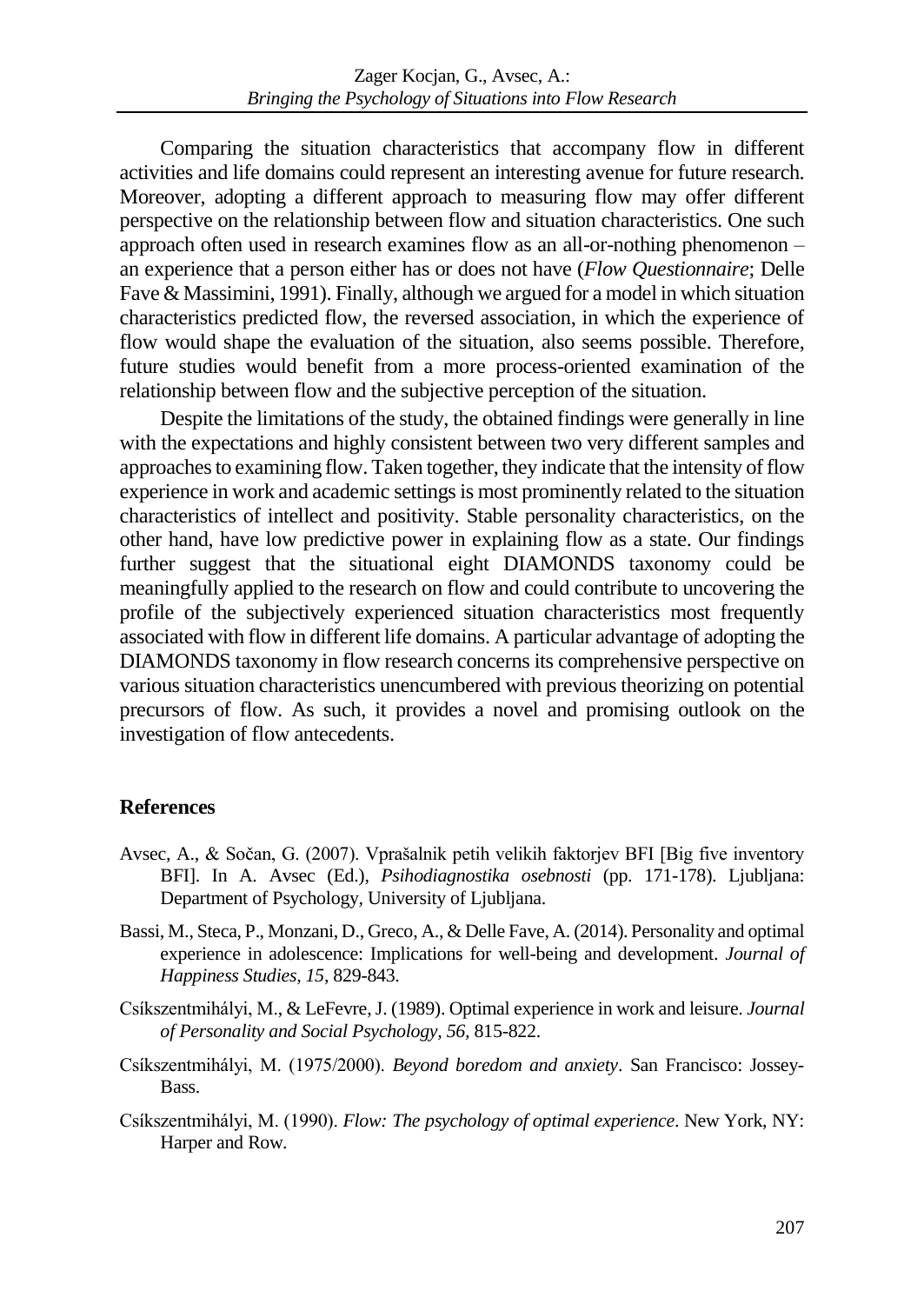- Csíkszentmihályi, M., Rathunde, K., & Whalen, S. (1993). *Talented teenagers: The roots of success and failure.* New York: Cambridge University Press.
- Delle Fave, A., & Massimini, F. (1991). Modernization and the quality of daily experience in a southern Italy village. In N. Bleichrodt & P.J.D. Drenth (Eds.), *Contemporary issues in cross–cultural psychology* (pp. 110-119). Amsterdam: Swets & Zeitlinger Publishers.
- Delle Fave, A., & Massimini, F. (2005). The investigation of optimal experience and apathy: Developmental and psychosocial implications. *European Psychologist, 10*, 264-274.
- Delle Fave, A., Massimini, F., & Bassi, M. (2011). *Psychological selection and optimal experience across cultures*. Dordrecht, NL: Springer.
- Eisenberger, R., Jones, J.R., Stinglhamber, F., Shanock, L., & Randall, A.T. (2005). Optimal flow experiences at work: For high need achievers alone? *Journal of Organizational Behavior, 26*, 755-775.
- Engeser, S., & Rheinberg, F. (2008). Flow, moderators of challenge-skill-balance and performance. *Motivation and Emotion*, *32*, 158-172.
- Funder, D.C. (2007). Beyond just-so stories towards a psychology of situations: Evolutionary accounts of individual differences require independent assessment of personality and situational variables. *European Journal of Personality, 21*, 599-601.
- Funder, D.C. (2009). Persons, behaviors and situations: An agenda for personality psychology in the postwar era. *Journal of Research in Personality, 43*, 120-126.
- Hektner, J.M., Schmidt, J., & Csíkszentmihályi, M. (2007). *Experience sampling method: Measuring the quality of everyday life.* Thousand Oaks, CA: Sage.
- John, O.P., Donahue, E.M., & Kentle, R.L. (1991). *The Big Five inventory - versions 4a and 54*. Berkeley, CA: University of California, Berkeley, Institute of Personality and Social Research.
- John, O.P., & Srivastava, S. (1999). The Big-Five trait taxonomy: History, measurement, and theoretical perspectives. In L.A. Pervin & O.P. John (Eds.), *Handbook of personality: Theory and research* (Vol. 2, pp. 102-138). New York: Guilford Press.
- Johnson, J.A., Keiser, H.N., Skarin, E.M., & Ross, S.R. (2014). The Dispositional flow scale– 2 as a measure of autotelic personality: An examination of criterion-related validity. *Journal of Personality Assessment, 96*, 465-470.
- Martin, A., & Jackson, S. (2008). Brief approaches to assessing task absorption and enhanced subjective experience: Examining 'short' and 'core' flow in diverse performance domains. *Motivation and Emotion, 32*, 141-157.
- Massimini, F., Csikszentmihalyi, M., & Carli, M. (1987). Optimal experience: A tool for psychiatric rehabilitation. *Journal of Nervous and Mental Disease*, *175*, 545-549.
- Mesurado, B., & Richaud de Minzi, M.C. (2014). Child's personality and perception on parental relationship as correlates of optimal experience. *Journal of Happiness Studies, 14*, 199-214.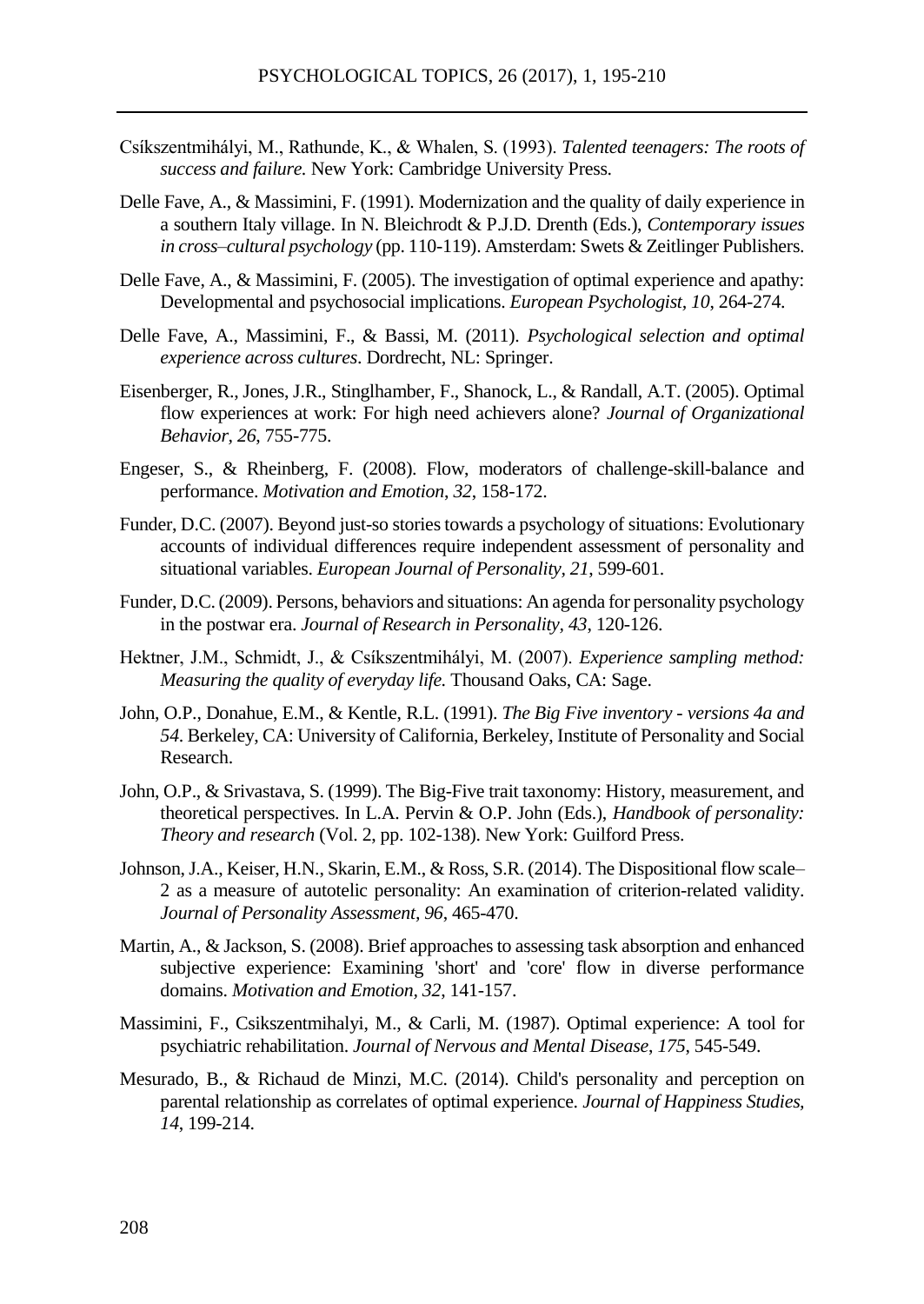- Nakamura, J., & Csíkszentmihályi, M. (2009). Flow theory and research. In S.J. Lopez & C.R. Snyder (Eds.), *Oxford handbook of positive psychology* (2nd ed., pp. 195-206). New York: Oxford University Press.
- Rammstedt, B., & John, O.P. (2005). Kurzversion des Big Five Inventory (BFI-K): Entwicklung und Validierung eines ökonomischen Inventars zur Erfassung der fünf Faktoren der Persönlichkeit. *Diagnostica, 51*, 195-206.
- Rauthmann, J.F., Gallardo-Pujol, D., Guillaume, E.M., Todd, E., Nave, C.S., Sherman, R.A., Ziegler, M., Jones, A.B., & Funder, D.C. (2014). The situational eight DIAMONDS: A taxonomy of major dimensions of situation characteristics. *Journal of Personality and Social Psychology, 107*, 677-718.
- Rauthmann, J.F., Sherman, R.A., Nave, C.S., & Funder, D.C. (2015). Personality-driven situation experience, contact, and construal: How people's personality traits predict characteristics of their situations in daily life. *Journal of Research in Personality, 55*, 98-111.
- Ross, S.R., & Keiser, H.N. (2014). Autotelic personality through a five-factor lens: Individual differences in flow-propensity. *Personality and Individual Differences, 59*, 3-8.
- Schiefele, U., & Raabe, A. (2011). Skills-demands compatibility as a determinant of flow experience in an inductive reasoning task. *Psychological Reports, 109*, 428-444.
- Schmidt, J.A., Shernoff, D.J., & Csikszentmihalyi, M. (2014). Individual and situational factors related to the experience of flow in adolescence. In M. Csikszentmihalyi (Ed.), *Applications of flow in human development and education* (pp. 379-405). Netherlands: Springer.
- Sherman, R.A., Nave, C.N., & Funder, D.C. (2010). Situational similarity and personality predict behavioral consistency. *Journal of Personality and Social Psychology, 99,* 330- 343.
- ten Berge, M.A., & de Raad, B. (1999). Taxonomies of situations from a trait psychological perspective: A review. *European Journal of Personality, 13*, 337-360.
- Ullén, F., de Manzano, Ö., Almeida, R., Magnusson, P.K., Pedersen, N.L., Nakamura, J., Csíkszentmihályi, M., & Madison, G. (2012). Proneness for psychological flow in everyday life: Associations with personality and intelligence. *Personality and Individual Differences, 52*, 167-172.
- Wagerman, S.A., & Funder, D.C. (2009). Situations. In P.J. Corr & G. Matthews (Eds.), *Cambridge handbook of personality psychology* (pp. 27-42). Cambridge: Cambridge University Press.
- Walker, C.J. (2010). Experiencing flow: Is doing it together better than doing it alone? *Journal of Positive Psychology, 5*, 3-11.
- Yang, Y., Read, S.J., & Miller, L. (2009). The concept of situations. *Social and Personality Psychology Compass, 3,* 1018-1037.
- Zager Kocjan, G. (2016). *Engagement, passion, and flow among employees: A theoretical and empirical distinction*. Doctoral dissertation. Ljubljana: Faculty of Arts.